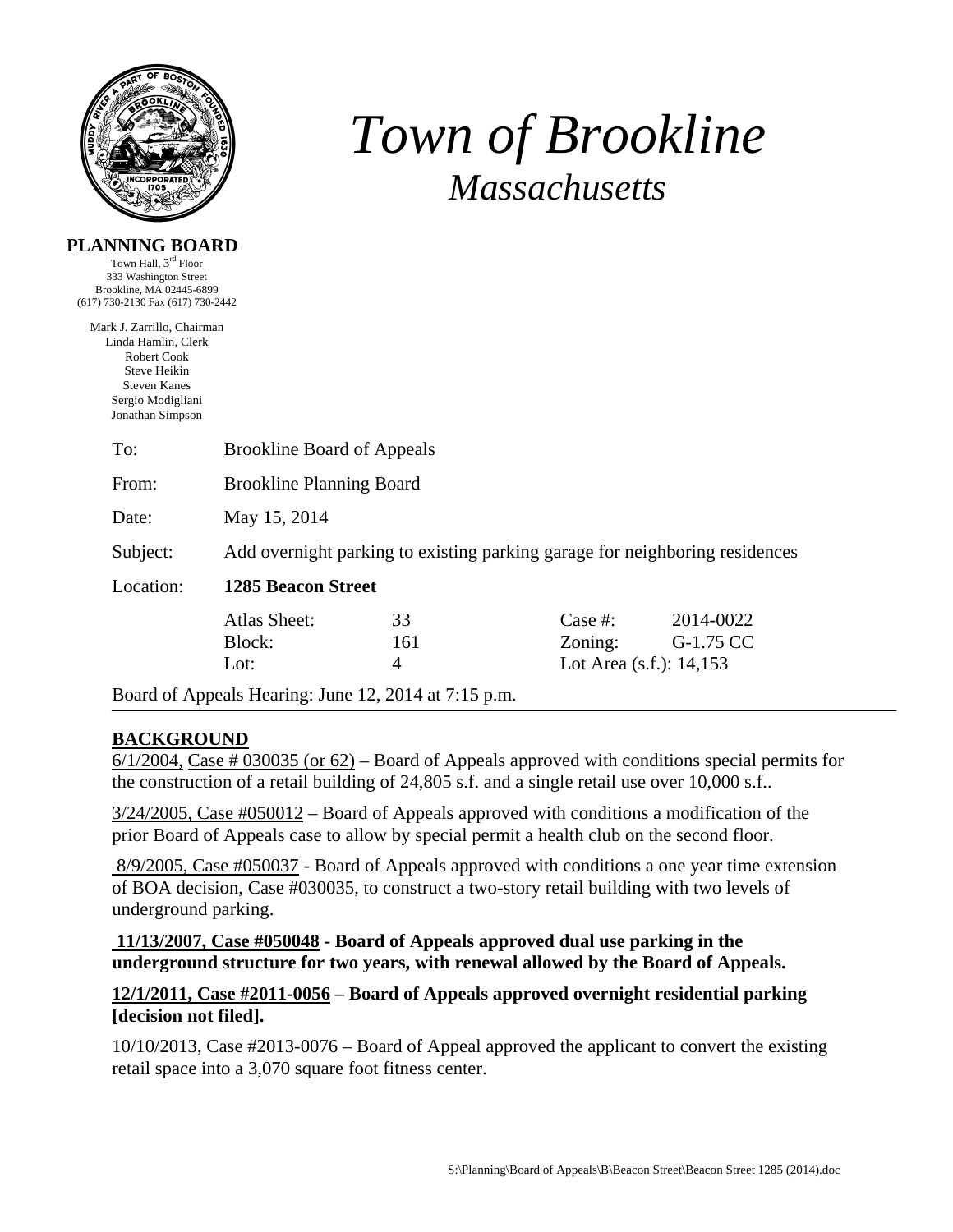### **SITE AND NEIGHBORHOOD**

1285 Beacon Street, located at the corner of Beacon and Charles Street, was previously a Gulf Service Station and is now a two story building with retail stores on the first floor and a health club/fitness center on the second floor. The main post office building is the adjacent building to the west, a temple adjacent to the south; and to the east and south are mixed uses with residential apartment buildings, medical office buildings, and twofamily residences. It is located in the Coolidge Corner Business District.

# **APPLICANT'S PROPOSAL**

The applicant, 1285 Beacon Investors, LLC, is proposing to provide for 28 overnight parking spaces at 1285 Beacon Street. There are currently 49 total parking spaces in the lot. The proposed hours for the overnight parking are 7 p.m. to 8 a.m. every day.

# **Section 4.07: Table of Use Regulations, Use #22a – Not Applicable Section 6.02.1.c – Off-Street Parking Space Regulations (Dual Use Parking)**

A special permit is required for dual use parking. The number of spaces in a common parking facility for two or more uses may be reduced below the sum of the spaces required for each use individually if it can be demonstrated to the Board of Appeals that the hours or days of peak parking need for the uses are so different that a lower total will provide adequately for all uses served by the facility.

# **Modification of BOA Case #2003-0035, January 22, 2004 and BOA Case #2005-0012, February 17, 2005, and Case #2013-0076 as necessary.**

# **PLANNING BOARD COMMENTS**

The Board is not opposed to this proposal to allow for 28 overnight parking spaces at 1285 Beacon Street. The Board is typically supportive of proposals for overnight parking in garages to meet the needs of parking in the neighborhood because of the overnight on-street parking ban in Brookline. The applicant and tenants of the building have agreed to reduce the number of overnight parking spots to 22, which the Board finds to be a reasonable concession.

# **Should the Board of Appeals finds that the applicant meets the requirements for a special permit, the Planning Board recommends 22 spaces for overnight parking with the following conditions:**

- 1. Prior to the initiation of shared parking, the applicant shall submit a final parking lot plan showing the specific spots designated for overnight parking, subject to the review and approval of the Assistant Director of Regulatory Planning.
- 2. Overnight leased parking to residential neighbors shall be limited to 22 spaces in the garage and to the hours of 7 p.m. to 8 a.m., seven days a week. If it becomes apparent that there is not adequate parking for users of the building, this number shall be reduced accordingly.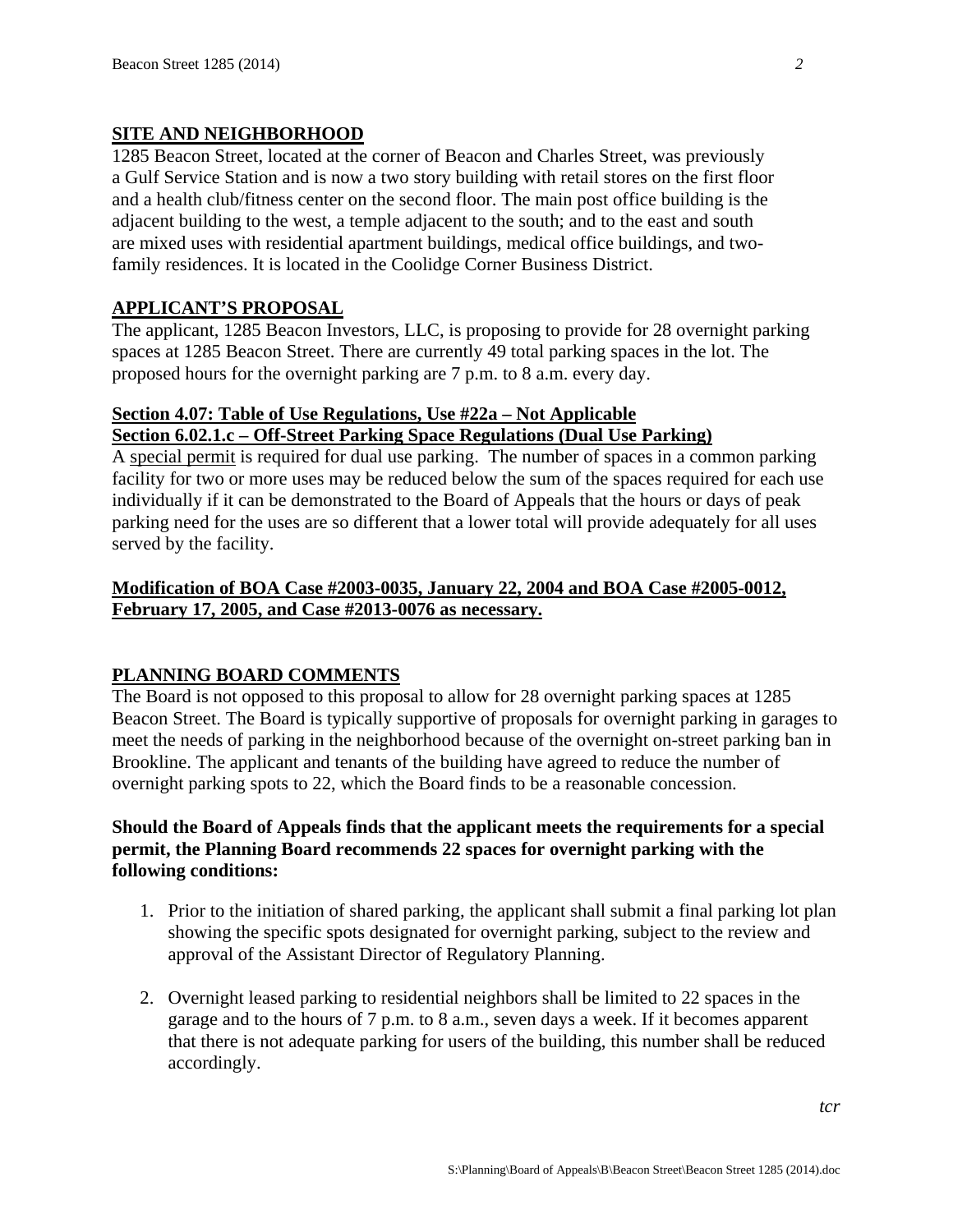

1285 Beacon Street Garage



Picture of garage taken Thursday May 8, 2014 at 10:30 a.m.